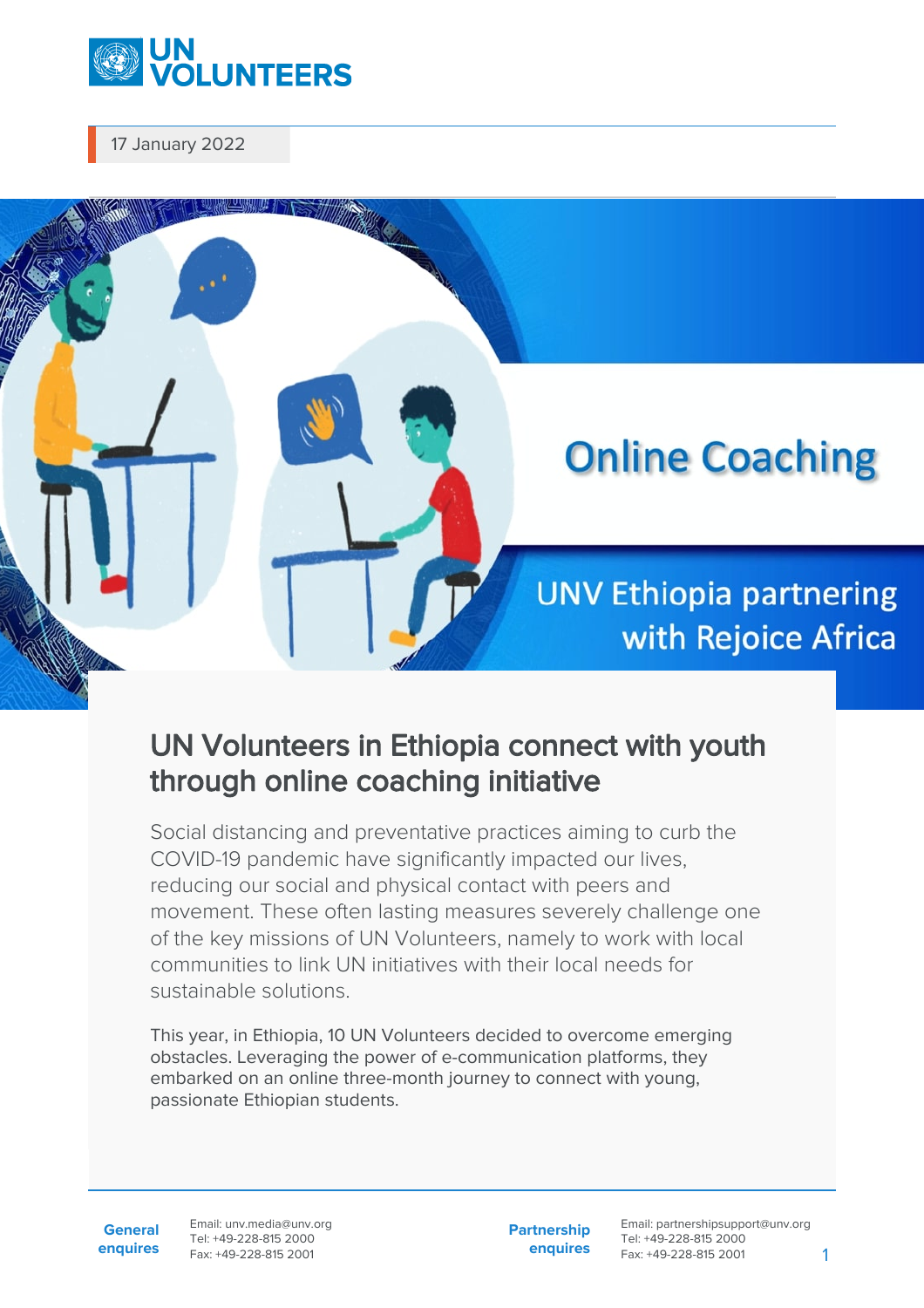

The goal of this bridge-building coaching initiative was to enhance digital, communication and presentation skills and to support young mentees in facing challenges in identifying future career paths. This collaboration was of mutual benefit to the personal development of both mentors and mentees.

The coaching programme was supported by the Rejoice Africa nongovernmental organization, based in Addis Ababa, which is responsible for outreach to and enrolment of motivated Ethiopian students. Rejoice Africa strives to create a nurturing and empowering space for young people to develop soft skills that can facilitate their transition to professional careers. Ruth, one of the mentees, reflected on her experience:

I had the opportunity to be part of online mentoring at Rejoice Africa, and was matched with a mentor that I shared interests with. Through this experience, I gained some valuable tips and information that will help me during my career and personal development. --Ruth, a mentee of the coaching programme

In the final evaluation, the initiative was praised by both UN Volunteers and mentees. Of the 20 participants, 18 indicated that they would recommend joining the next coaching cohort to their friends.

If It was a very humbling and compelling experience to build a relationship with a gifted young student and witness how our session expanded in depth and length over time. I hope we can take stock of lessons learned from the pilot, improve technical support to mentors and work towards embedding this coaching approach into UNV's structures and long-term planning in Ethiopia. --Tomas Kral, UN Volunteer and co-initiator of the programme

**General**

**enquires** Fax: +49-228-815 2001 Email: unv.media@unv.org Tel: +49-228-815 2000

**Partnership enquires** Email: partnershipsupport@unv.org Tel: +49-228-815 2000 Fax: +49-228-815 2001 2